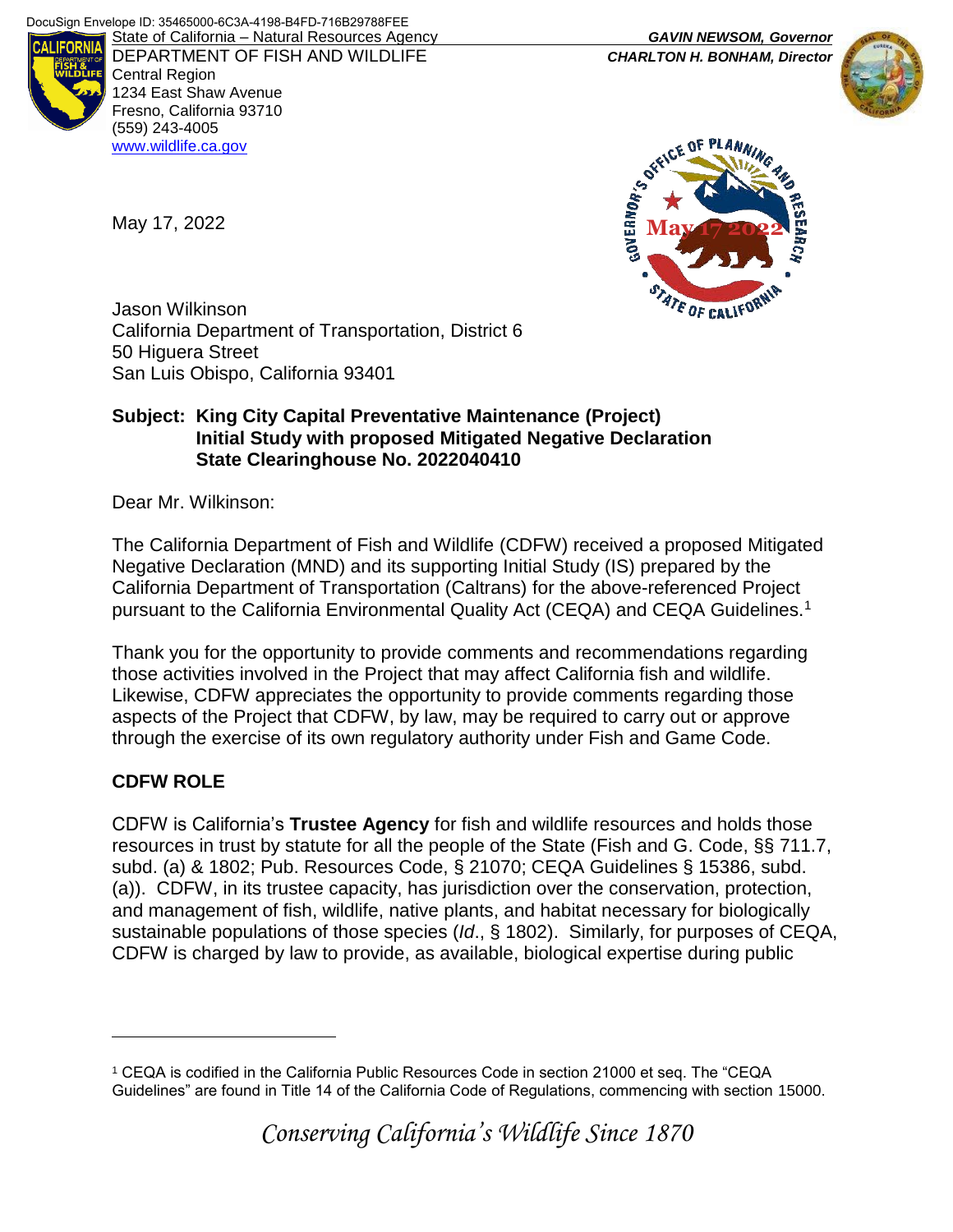agency environmental review efforts, focusing specifically on projects and related activities that have the potential to adversely affect fish and wildlife resources.

CDFW is also submitting comments as a **Responsible Agency** under CEQA (Pub. Resources Code, § 21069; CEQA Guidelines, § 15381). CDFW expects that it may need to exercise regulatory authority as provided by the Fish and Game Code. As proposed, for example, the Project may be subject to CDFW's lake and streambed alteration regulatory authority (Fish & G. Code, § 1600 et seq.). Likewise, to the extent implementation of the Project as proposed may result in "take" as defined by State law of any species protected under the California Endangered Species Act (CESA) (Fish & G. Code, § 2050 et seq.), related authorization as provided by the Fish and Game Code will be required.

# **PROJECT DESCRIPTION SUMMARY**

## **Proponent:** Caltrans

**Objective:** Caltrans proposes several capital preventative maintenance activities along State Route (SR) 101 between post miles R41.9 and R49.8, near the city of King City in Monterey County. These improvements within the Project limits include, but are not limited to, cold planning and re-pavement of the roadway surfaces along the length of the Project; the addition of streetlights; pavement improvements to the weigh-in station in Greenfield; and the replacement of three culvert systems.

**Location:** At various Locations which will be rehabilitated along SR 101 between post miles R41.9 and R49.8 near the City of King City in Monterey County.

**Timeframe:** Unspecified.

## **COMMENTS AND RECOMMENDATIONS**

CDFW offers the following comments to assist Caltrans in adequately identifying and sufficiently reducing to less-than-significant the potentially significant, direct and indirect Project-related impacts to fish and wildlife (biological) resources.

**San Joaquin Kit Fox:** Currently, the proposed IS/MND indicates that the Projectrelated impacts to Biological Resources would be less-than-significant with implementation of specific avoidance and minimization efforts. In particular, Caltrans concludes there will be less-than-significant impacts to the State threatened San Joaquin kit fox (*Vulpes macrotis mutica*, SJKF).

However; as currently drafted, it is unclear whether the measures proposed in the IS/MND sufficiently reduce to less-than-significant the potential Project-related impacts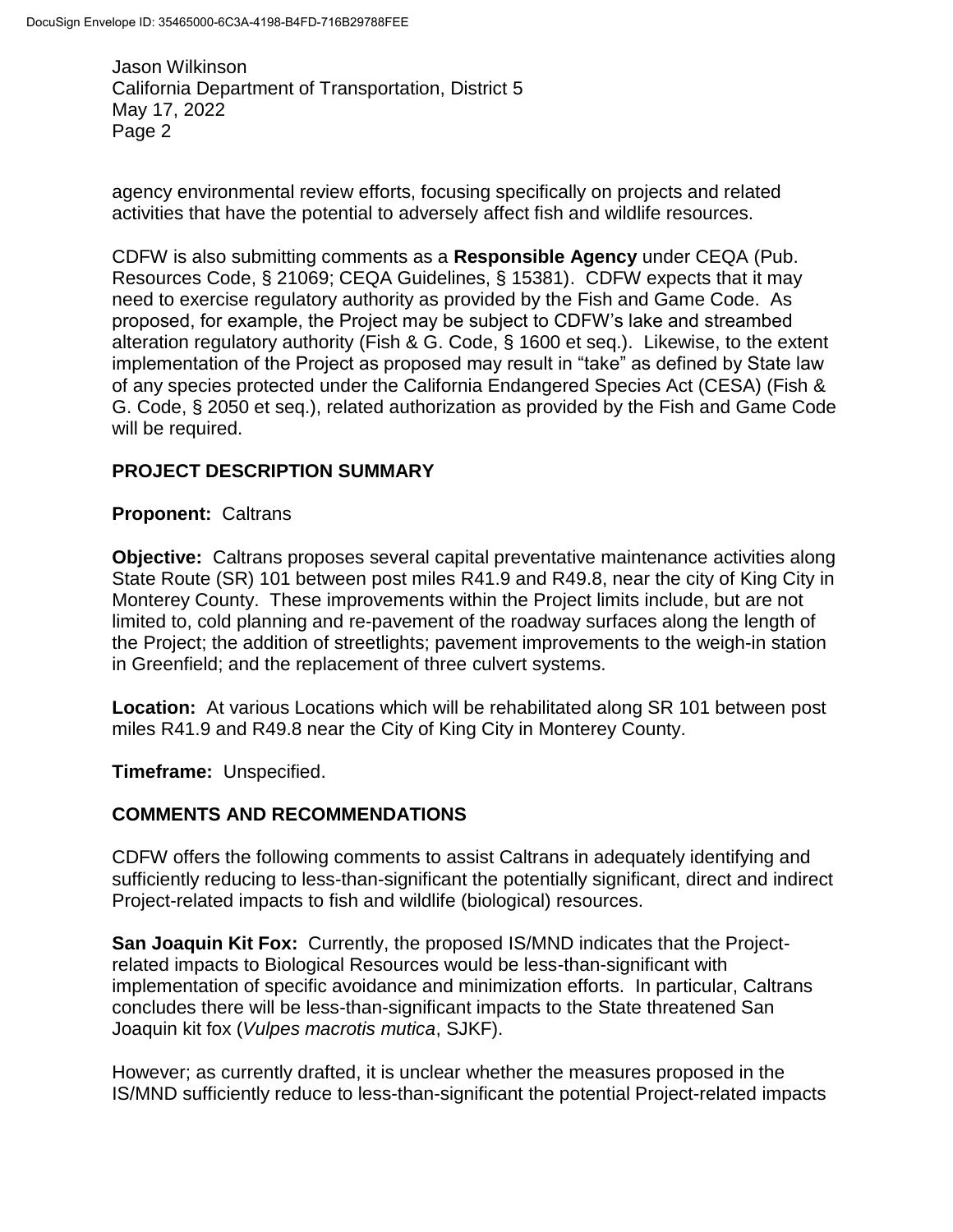to SJKF. Therefore, CDFW does not agree with these conclusions and will herein suggest measures to survey for and avoid Project-related impacts to the species, thereby reducing to less-than-significant the Project-related impacts. CDFW also recommends that Caltrans identify a path forward in the event that avoidance of SJKF is not feasible.

The Project activities will involve varying degrees of disturbance and the staging and laydown of equipment and materials along the Project. Some of the Project activities may constitute a novel disturbance sufficient to cause denning SJKF to abandon their dens causing increased susceptibility to predation and potentially resulting in abandoned pups during the pupping season. Caltrans currently proposes pre-activity clearance surveys of the Project footprint between 14 and 30 days of commencing project activities, consultation with the USFWS if a natal den is discovered within a 200 foot buffer, daily inspection of deep trenches and steep-walled holes within the Project footprint, and the inspection of pipes greater than 4 inches in diameter prior to burying, capping, or moving in any way. These surveys may not be adequate to accurately detect SJKF and identify potential habitat features. Further, while Caltrans proposes consulting with USFWS in the event individual SJKF are detected during these surveys and/or inspections, CDFW is concerned that Caltrans does not propose consulting with CDFW. As stated above, SJKF is listed as threatened pursuant to CESA and any detections of SJKF during Project activities necessitates consultation with CDFW. Furthermore, any Project activities that result in take of SJKF will require take authorization pursuant to Section 2081(b) of Fish and Game Code.

CDFW recommends these inspections should occur on pipes and materials 3 inches in diameter or greater. CDFW recommends a 500-foot no disturbance buffer around natal dens, a 100-foot no disturbance buffer around known dens, and a 50-foot nodisturbance buffer around potential or atypical dens If the aforementioned buffers are not feasible, consultation with CDFW is warranted to determine if the Project can avoid take of SJKF. If take cannot be avoided, take authorization through acquisition of an Incidental Take Permit, pursuant to Section 2081(b) of Fish and Game Code, is necessary to comply with CESA.

**Nesting Birds:** CDFW has jurisdiction over actions with potential to result in the disturbance or destruction of active nest sites or the unauthorized take of birds. Fish and Game Code sections that protect birds, their eggs and nests include sections 3503 (regarding unlawful take, possession or needless destruction of the nest or eggs of any bird), 3503.5 (regarding the take, possession or destruction of any birds-of-prey or their nests or eggs), and 3513 (regarding unlawful take of any migratory nongame bird).

CDFW encourages Project implementation to occur during the bird non-nesting season; however, if Project activities must occur during the breeding season (i.e., February through mid-September), the Project applicant is responsible for ensuring that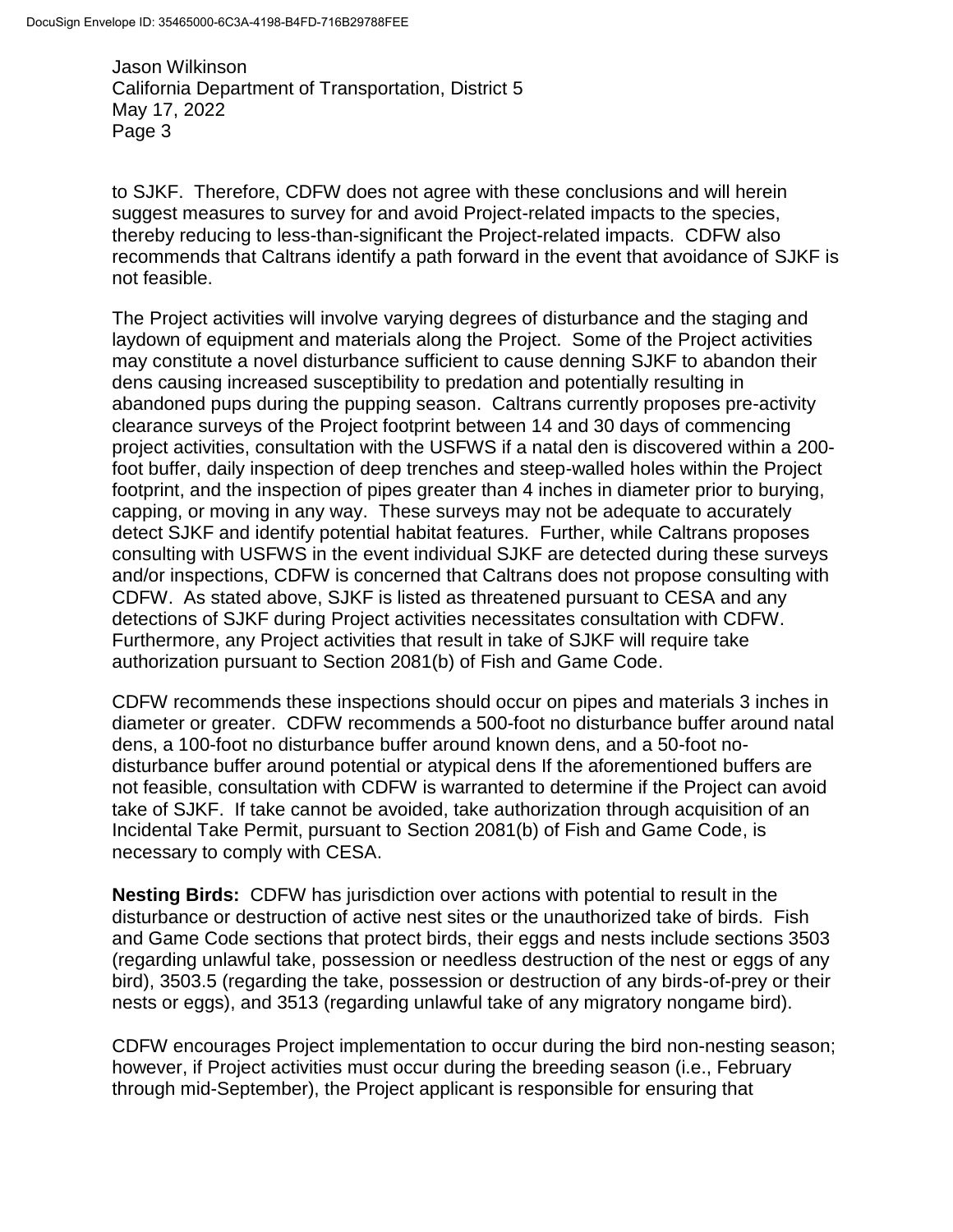implementation of the Project does not result in violation of the Migratory Bird Treaty Act or relevant Fish and Game Codes as referenced above.

To evaluate Project-related impacts on nesting birds, CDFW recommends that a qualified wildlife biologist conduct pre-activity surveys for active nests no more than 10 days prior to the start of ground disturbance to maximize the probability that nests that could potentially be impacted by the Project are detected. CDFW also recommends that surveys cover a sufficient area around the work site to identify nests and determine their status. A sufficient area means any area potentially affected by a project. In addition to direct impacts (i.e., nest destruction), noise, vibration, and movement of workers or equipment could also affect nests. Prior to initiation of construction activities, CDFW recommends that a qualified biologist conduct a survey to establish a behavioral baseline of all identified nests. Once construction begins, CDFW recommends that a qualified biologist continuously monitor nests to detect behavioral changes resulting from the project. If behavioral changes occur, CDFW recommends that the work causing that change cease and CDFW be consulted for additional avoidance and minimization measures.

If continuous monitoring of identified nests by a qualified wildlife biologist is not feasible, CDFW recommends a minimum no-disturbance buffer of 250 feet around active nests of non-listed bird species and a 500-foot no-disturbance buffer around active nests of non-listed raptors. These buffers are advised to remain in place until the breeding season has ended or until a qualified biologist has determined that the birds have fledged and are no longer reliant upon the nest or parental care for survival. Variance from these no-disturbance buffers is possible when there is compelling biological or ecological reason to do so, such as when the construction area would be concealed from a nest site by topography. CDFW recommends that a qualified wildlife biologist advise and support any variance from these buffers and notify CDFW in advance of implementing a variance.

# **ENVIRONMENTAL DATA**

CEQA requires that information developed in environmental impact reports and negative declarations be incorporated into a database which may be used to make subsequent or supplemental environmental determinations (Pub. Resources Code, § 21003, subd. (e)). Accordingly, please report any special-status species and natural communities detected during Project surveys to CNDDB. The CNDDB field survey form can be found at the following link: [https://www.wildlife.ca.gov/Data/CNDDB/Submitting-](https://www.wildlife.ca.gov/Data/CNDDB/Submitting-Data)[Data.](https://www.wildlife.ca.gov/Data/CNDDB/Submitting-Data) The completed form can be mailed electronically to CNDDB at the following email address: [CNDDB@wildlife.ca.gov.](mailto:CNDDB@wildlife.ca.gov) The types of information reported to CNDDB can be found at the following link: [https://www.wildlife.ca.gov/Data/CNDDB/Plants-and-Animals.](https://www.wildlife.ca.gov/Data/CNDDB/Plants-and-Animals)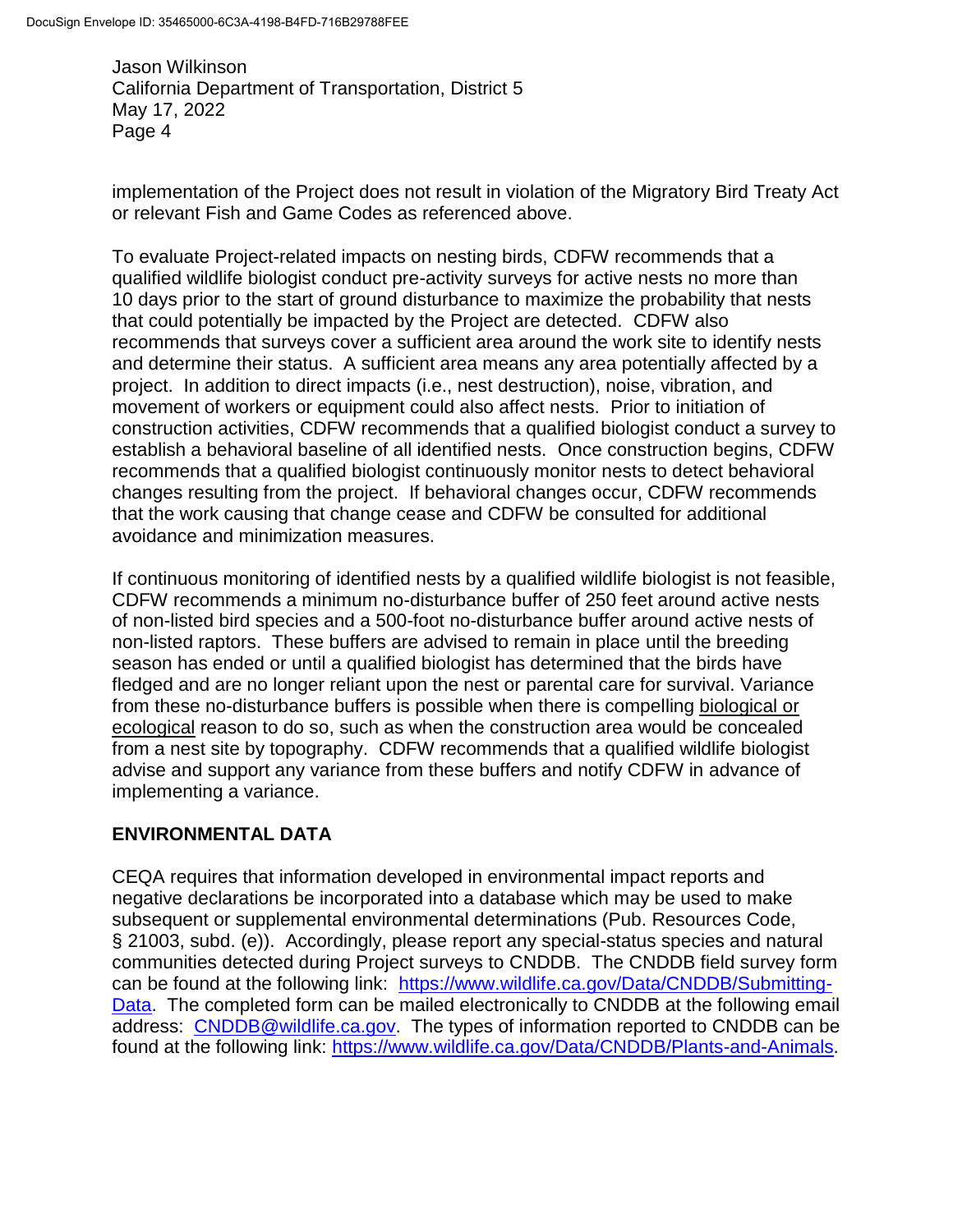# **FILING FEES**

If it is determined that the Project has the potential to impact biological resources, an assessment of filing fees will be necessary. Fees are payable upon filing of the Notice of Determination by the Lead Agency and serve to help defray the cost of environmental review by CDFW. Payment of the fee is required in order for the underlying project approval to be operative, vested, and final (Cal. Code Regs, tit. 14, § 753.5; Fish & G. Code, § 711.4; Pub. Resources Code, § 21089).

CDFW appreciates the opportunity to comment on the Project to assist Caltrans in identifying and avoiding the Project's impacts on biological resources.

More information on survey and monitoring protocols for sensitive species can be found at CDFW's website [\(https://www.wildlife.ca.gov/Conservation/Survey-Protocols\)](https://www.wildlife.ca.gov/Conservation/Survey-Protocols). If you have any questions, please contact Javier Mendez, Environmental Scientist, at the address provided on this letterhead, or by electronic mail at [javier.mendez@wildlife.ca.gov.](mailto:javier.mendez@wildlife.ca.gov)

Sincerely,

DocuSigned by: Valenie Cook

**SEDA2C58E092466...**<br>Valerie Cook Acting Regional Manager

Attachment 1: Recommended Mitigation and Monitoring Reporting Program

cc: United States Fish and Wildlife Service 2800 Cottage Way, Suite W-2605 Sacramento, California 95825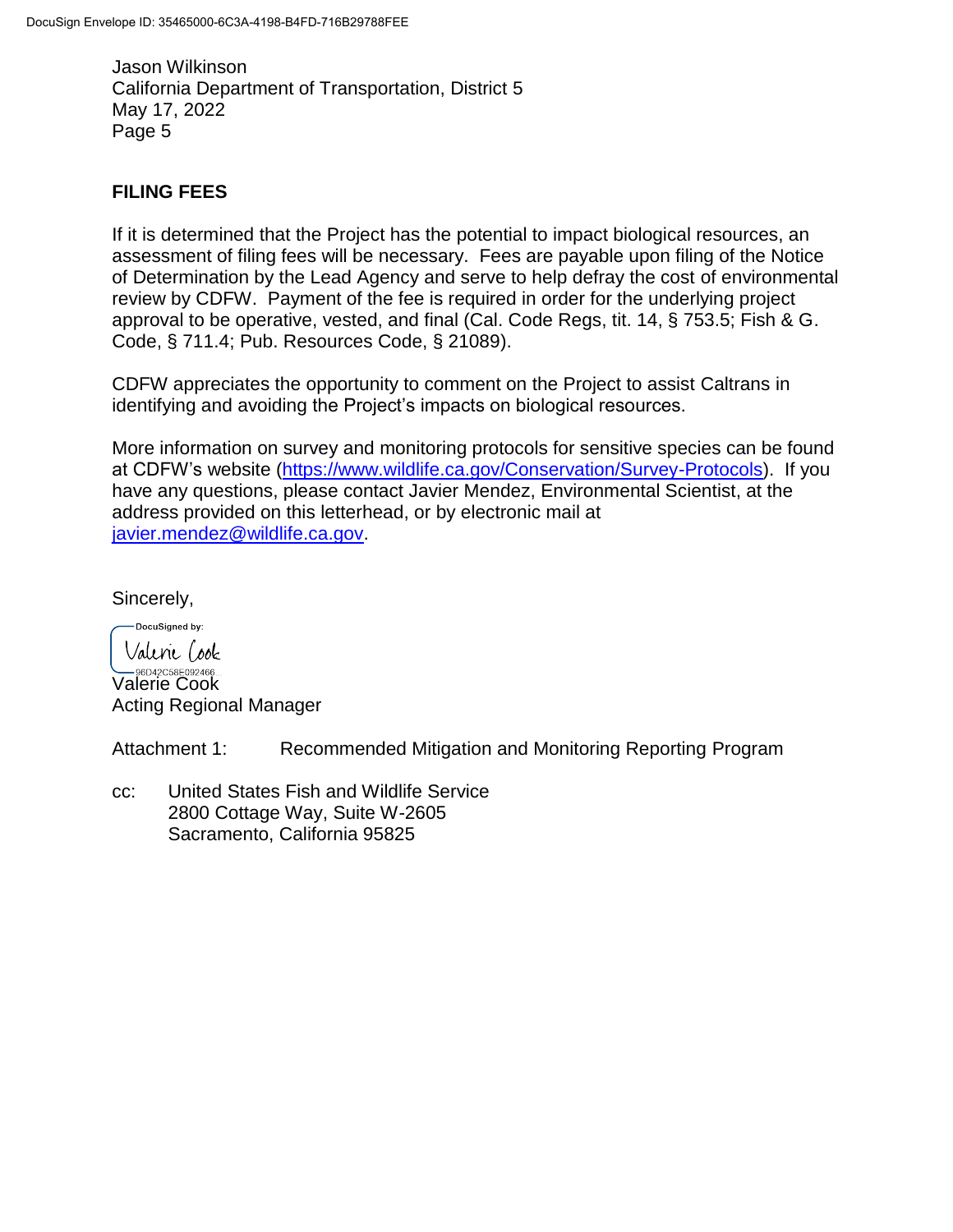# **LITERATURE CITED**

- CDFW. 2016. Five Year Status Review for Swainson's Hawk (*Buteo swainsoni*). California Department of Fish and Wildlife. April 11, 2016.
- Cypher, B. L., S. E. Phillips, and P. A. Kelly. 2013. Quantity and distribution of suitable habitat for endangered San Joaquin kit foxes: conservation implications. Canid Biology and Conservation 16(7): 25–31.